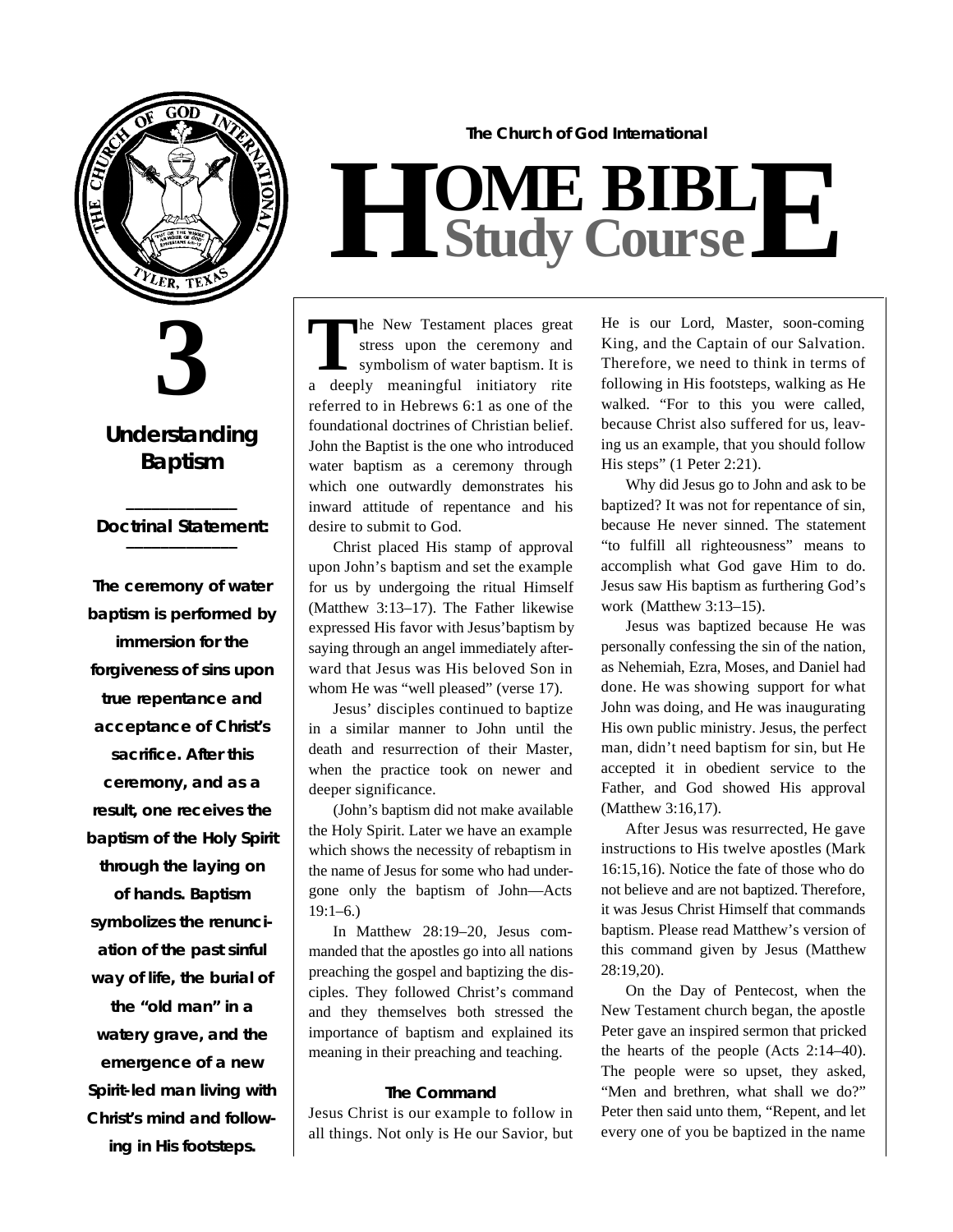of Jesus Christ for the remission of sins; and you shall receive the gift of the Holy Spirit" (Acts 2:38).

If we are to be saved from the death penalty of sin, we must repent and be baptized for the remission of those sins. Baptism symbolizes to God our belief and faith in the death, burial, and resurrection of Christ for our sin. Also it is symbolic of putting to death the old sinning self by burying it under water.

It is easy to say that we repent and believe in Jesus Christ, but will we be obedient and publicly be immersed in water through baptism? Not only is baptism a symbol of the change in our life to one of obedience, but it is also a test of our obedience. Water baptism, then, is a required part of the way to salvation.

#### **Final Instructions**

God has not gone far off somewhere. It should become clear to you as you study His Word, the Bible, that He is very near to you, and is very interested in your welfare and progress. The reason many prayers are not answered is that those who pray do not really understand or know the true God. They think of God as some far-off, vague, ethereal, undefinable Something. They do not think of God as a real personality who is actively sustaining the whole universe which He created and made.

God is the active, law-giving Ruler of the universe. He reveals Himself in His Word, the Bible, and clearly shows us what kind of God He is. He tells us how we should worship Him, and informs us how we should obey Him, and what He has promised to do for us.

It is of paramount importance that we take His Word literally. It should be meaningful to each one of us in a personal way. God means what He says.

Jesus certainly understood this. He said, "Your word is truth" (John 17:17). All of the apostles lived their lives and constantly taught and acted as if God's Word was literally true.

We constantly have choices to make. Will we choose to obey Jesus and live by every word of God (Matthew 4:4), or will we listen to the cacophony of different ideas of men?

If we expect to get results in our prayers, we must believe the God of the Bible. We must believe that it is truth, and be willing to allow the truth to guide our lives.

We must seek the true God through our prayers and our study of His Word to learn His commandments, and then we must act on the revealed Word by putting it to use in our lives. In other words, we must believe the Bible. This is one of the keys to effective prayers.

Before beginning this lesson, have you prayed for God's guidance, asking Him to open your heart and mind to understand the message He has for you? Are you willing to accept the correction to your life this lesson may bring? Are you grateful to God for His loving compassion for you? Have you found a quiet place for your Bible study? Do you have your Bible at hand and paper for your own personal notes? If so, you are ready!

#### **Understanding Baptism**

The biblical passage concerning water baptism and its importance is found in Acts 2:36–41. The apostle Peter gave an inspired sermon on the Day of Pentecost in which he convicted the hearts of his listeners for having put the Messiah, Jesus Christ, to death. Thousands heard that message and became filled with guilt and shame for their part in this act of treachery. Their spontaneous cry was, "Men and brethren, what shall we do?" (verse 37). A very honest question.

When people come to recognize, as this first-century group did, that

they have been living contrary to the commandments of the Lord their God who created them, what should they do as individuals, and as a nation?

Peter's answer to them was, "Repent, and let every one of you be baptized in the name of Jesus Christ for the remission of sins; and you shall receive the gift of the Holy Spirit" (verse 38).

Previous lessons have made clear the necessity for repentance and faith for salvation. The next step, as we are shown by Peter, is baptism.

Even though the Scriptures are quite clear about the method of baptism, there is much confusion in the world about how baptism should be done. Some religious groups sprinkle, pour, immerse—but what does the Bible tell us regarding this commanded practice?

The word *sprinkle* occurs a number of times in the New Testament, but always in connection with the blood of Christ, and never to baptism. The word *pouring* also appears several times, but not in relation to baptism.

The word *baptize* is not an English word per se. When translating the New Testament from Greek to English the translators left this word untranslated. The Greek word is *bap tizo*. The definition of the word *bap tize* is "*immerse*." It means "plunge into" or "put into." It does not mean "sprinkle" or "pour." The Greek word for "sprinkle" is *ranitzo*, and "pour" is *cheo*. Therefore, sprinkling and pouring are not forms of baptism. *Immersion*, being placed fully under water, is. Water baptism has great symbolic meaning, as this lesson will make clear.

#### **R e v i e w**

- *1. The strongest statement for water baptism is found in Acts 2:38.*
- *2. Many people ask what they should do to be saved.*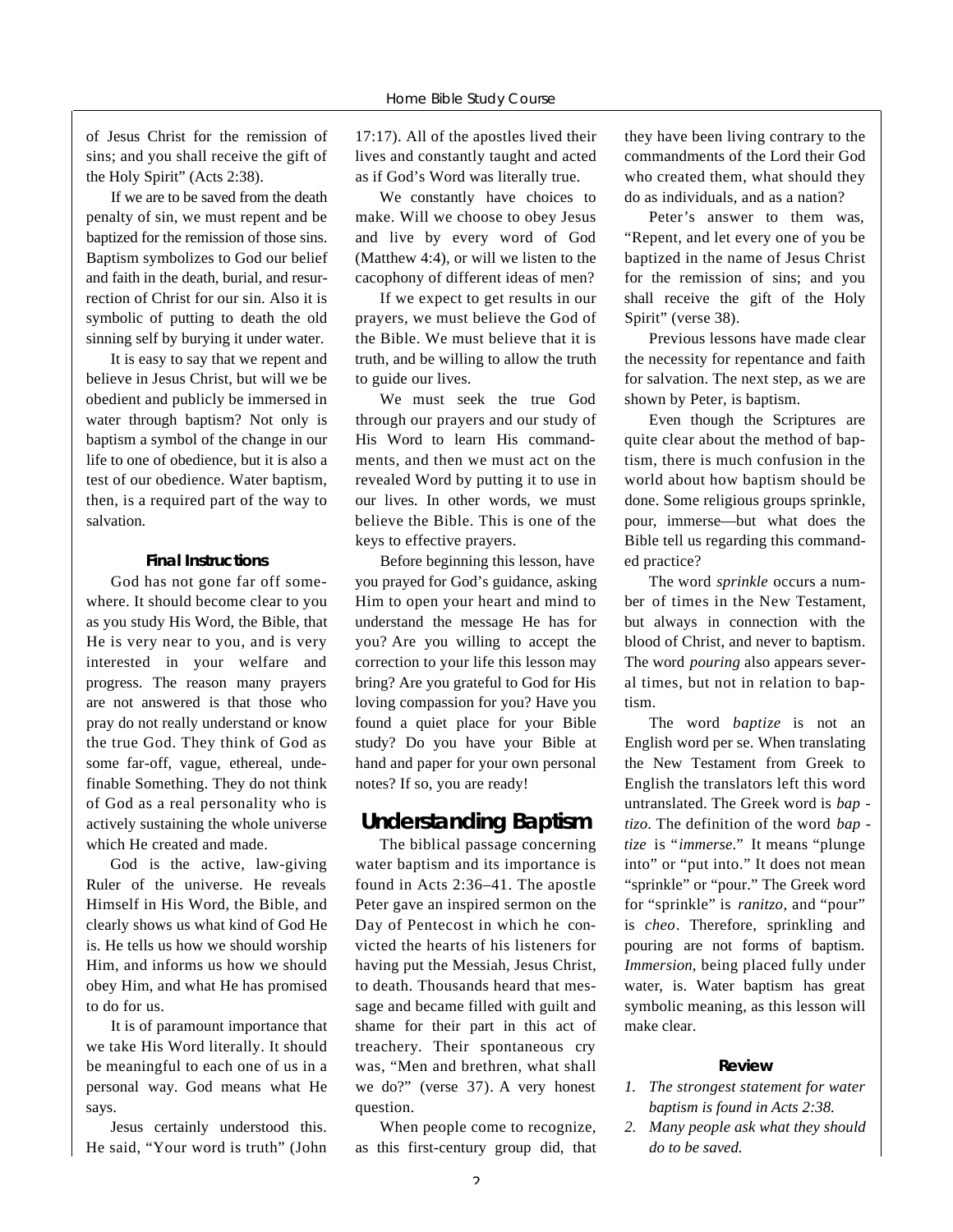- *3. Peter told several thousand people to "repent and be baptized."*
- 4. There is confusion or outright dis*obedience in the manner in which baptism is done.*
- 5. While the words sprinkle and pour *are used in the New Testament they are never used in regard to baptism. Only the concept of immersion is.*

#### **Scriptures to Read, Remember, and Recite.**

*1 Peter 2:21; Mark 16:15,16; Matthew 28:19,20; Acts 2:36–41; John 17:17; Matthew 4:4*

#### **Baptism by Immersion**

The reason John the Baptist was baptizing in the Aenon River was the fact that baptizing requires "much water" (John 3:23). If John were only sprinkling or pouring, a river of water would not be necessary.

Jesus of course had no sins to repent of, but He allowed John to baptize Him, setting an example for us to follow (Matthew 3:13; 1 Peter 2:21).

The baptism of Jesus proves that He was fully immersed, for He "*went up straightway out of the water*." If sprinkling or pouring were used, He would not have come "up...out" of it (Matthew 3:16)!

In the book of Acts, when Philip baptized the eunuch, they both went into the water. If sprinkling or pouring were being used, Philip could have stood on the bank and leaned over to get the necessary water to sprinkle or pour.

These two examples show that the early New Testament church Jesus established practiced total immersion when baptizing (Acts 8:38; Matthew 28:19,20).

#### **R e v i e w**

- *1.* Baptism requires much water.
- *2. Jesus was immersed, and came up out of the water.*
- *3. Jesus also set an example for us to follow.*
- *4. Philip had no need to go down into the water with the eunuch if mere sprinkling or pouring water were the custom.*
- *5. The New Testament church practiced total immersion.*

#### **Scriptures to Read, Remember, and Recite.**

*John 3:23; Matthew 3:13-15; Acts 8:38; Matthew 28:19,20*

#### **Meaning of Baptism**

The act of baptism is symbolic, and we need to understand this symbolism. Water baptism has no magical power; however, God requires this simple physical act of obedience if we are to become His sons and daughters and receive His Holy Spirit.

Baptism is an outward ceremony or sign of an inward repentance. It shows forth one's willingness and desire to put away his or her old life and begin living a new life of obedience to God on a permanent basis.

The apostle Paul tells us that after Jesus was crucified for our sins, His dead body was buried, and then He rose again the third day (1 Corinthians 15:3,4; Romans 8:11). Jesus was in the heart of the earth, "the grave," for three days and three nights, but then was made alive and given immortal life by God's Spirit (Matthew 12:38-40). His resurrection shows He triumphed over sin and death.

Baptism is symbolic of one's death, burial, and resurrection from the grave (Colossians 2:12,13; Romans 6:3–13). Just as Jesus died for our sins and was buried, in like fashion, symbolically, our baptism immersion in a watery grave—pictures the death and burial of our old sinful life. So also as Jesus was resurrected in newness of life, our coming up out of the waters of baptism is symbolic of our rising out of the grave to live a new life of obedience to God. We are now free from the guilt of past sins and the death penalty those sins demanded.

At baptism we begin living as a follower of Christ, surrendered to God. We walk in "newness of life." After baptism we consider ourselves as dead, so far as sin is concerned, but alive to God through His Son Jesus Christ (Romans 6:11).

Once we are baptized and receive the Holy Spirit, Jesus Christ begins to live within us through His Spirit (Romans 8:9,10; Colossians  $1:27-29$ .

We now have the spiritual strength we need to yield ourselves to God and resist the influence of the world, the flesh, and the devil. Also God's Spirit furnishes us the faith and love of God to obey His spiritual law (Romans 5:5; 13:10).

The apostle Paul gave us this beautiful statement: "I have been crucified with Christ; it is no longer I who live, but Christ lives in me; and the life which I now live in the flesh I live by faith in the Son of God, who loved me and gave Himself for me" (Galatians 2:20).

Baptism requires a total surrender, which takes place after a heartfelt repentance and the recognition that we are worthy of death because of our sins.

Our willingness to humble ourselves and do what Jesus did in the ordinance of baptism is essential. "*He that is baptized shall be saved*" (Mark 16:16).

#### **R e v i e w**

- *1. Baptism is an outward sign of an inward repentance.*
- *2. It demonstrates a desire to give up our old life and begin living a new life of obedience to God.*
- *3. After three days and three nights in the grave, Jesus was made*   $alive.$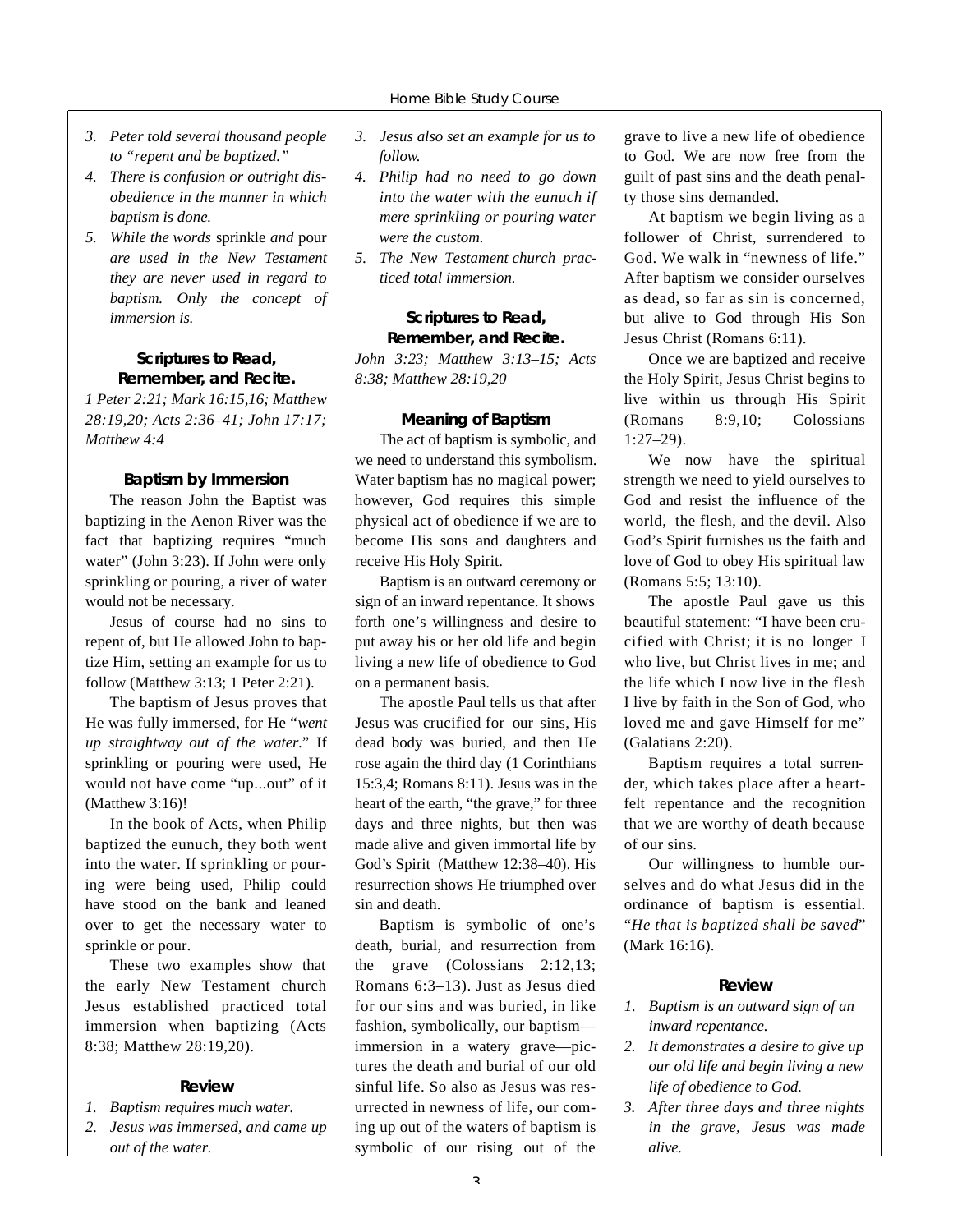- *4. He triumphed over sin and death.*
- *5. Being brought up out of the waters of baptism is symbolic of being b rought out of the grave to live a new life of obedience.*
- *6. We are free from the guilt of past sins and from the death penalty those sins have incurred.*
- *7. God's Spirit provides the strength to resist sinful influences.*
- *8. Baptism is an expression of our repentance from sin and our desire to bury our old sinful life.*
- *9. Baptism is an ordinance by which we express our faith in Jesus Christ as our personal Savior.*

#### **Scriptures to Read, Remember, and Recite.**

*1 Corinthians 15:3,4; Romans 8:11 ; Matthew 12:38–40; Colossians 2:12,13; Romans 6:3–13; Acts 2:38; Romans 8:9,10; Colossians 1:27–29; Romans 5:5; 13:10; Galatians 2:20* 

#### **In the Name of Jesus Christ**

There is no salvation through any other person or savior than Jesus Christ. The Bible says, "Nor is there salvation in any other, for there is *no other name* under heaven given among men by which we must be saved" (Acts 4:12).

The Scriptures tell us that Jesus baptized more disciples than John (John 3:22; 4:1). But in actual fact we find that it was not Jesus that did the work of baptizing these people, but it was His disciples that did it for Him (John 4:2).

When the repentant believers were baptized, they were baptized "in the name of Jesus"—in other words, *by His authority.* When you do anything in another's name you do it by his express permission. The disciples of Jesus did the baptizing for Him, by His authority and in His name, and that was the same as if Jesus had actually done it Himself. Ministers of Jesus Christ do all

things in His name (Acts 10:48).

#### **R e v i e w**

- *1. There is no other name under heaven by which we must be s a v e d .*
- 2. Jesus' disciples did the baptizing *for Him.*
- *3. They baptized repentant believers by the authority of Jesus Christ.*

#### **Scriptures to Read, Remember, and Recite.**

*Acts 4:12; John 3:22; John 4:1,2; Acts 10:48; Colossians 3:17*

#### **Into the Name!**

In Matthew 28:19, we find repentant believers are to be baptized "in" the name of the Father, Son, and Holy Spirit.

*Observation:* The inspired Greek word translated "in" is eis. This word actually means "*into*." The one who is baptized becomes the possession of, and comes under the protection of, the one whose name he bears. Therefore, Matthew 28:19 should be translated: "...baptizing them *into* the name of the *Father*, and of the *Son* and of the *Holy Spirit*." It is done in the name, *by the authority, of Jesus Christ.*

When God's ministers baptize in the name of Jesus Christ, they are not baptizing the baptismal candidate into any humanly devised organization or denomination, but into the very God *Family*, into the name of the *Father*, the *Son*, and the *Holy Spirit*.

#### **R e v i e w**

- *1. We have learned that we are baptized into the name of the Father, the Son, and the Holy Spirit.*
- 2. God's ministers do this in the *name and by the authority of Jesus*   $Christ.$
- *3. In so doing the baptismal candidate becomes the possession of and under the protection of the One whose name he bears.*

#### **Scriptures to Read, Remember, and Recite.** *Matthew 28:19*

#### **Being Put in the Church**

Believe it or not—and we must believe it—after baptism and the laying on of hands to receive the Holy Spirit, we become members of the divine Family of God.

Few professing Christians understand that one must first be begotten, then born, into the *Family of God*. As a matter of fact we are now God's children, though only begotten, still subject to the possibility of a spiritual miscarriage. "Beloved, now we are children of God...we know that when He is revealed, we shall be like Him, for we shall see Him as He is" (1 John 3:2).

It is interesting to compare spiritual birth with physical birth. The physical birth begins with a begettal. Then there is a development period of some nine months, and then the birth. The spiritual birth is similar. First a spiritual begettal, then nurtured by God's Spirit, a period of spiritual growth and development in the "womb" of the church, and finally the appearance of immortal, glorified, spirit-composed sons and daughters of God at Christ's Second Coming (1 Corinthians 15:49–52; 2 Corinthians 6:18).

Jesus promised His disciples the *baptism of the Holy Spirit* (Acts 1: 5). On the Day of Pentecost the Holy Spirit came and sat upon 120 disciples, and they were all filled with the Holy Spirit (Acts 2:1–4). Also there were an additional 3000 souls who were baptized (Acts 2:41).

God's true church is called the *body of Christ* (1 Corinthians 12:12,27; Colossians 1:18). We cannot join this true church of God; we must be put into it by God (1 Corinthians 12:13).

The apostle Paul pointed out that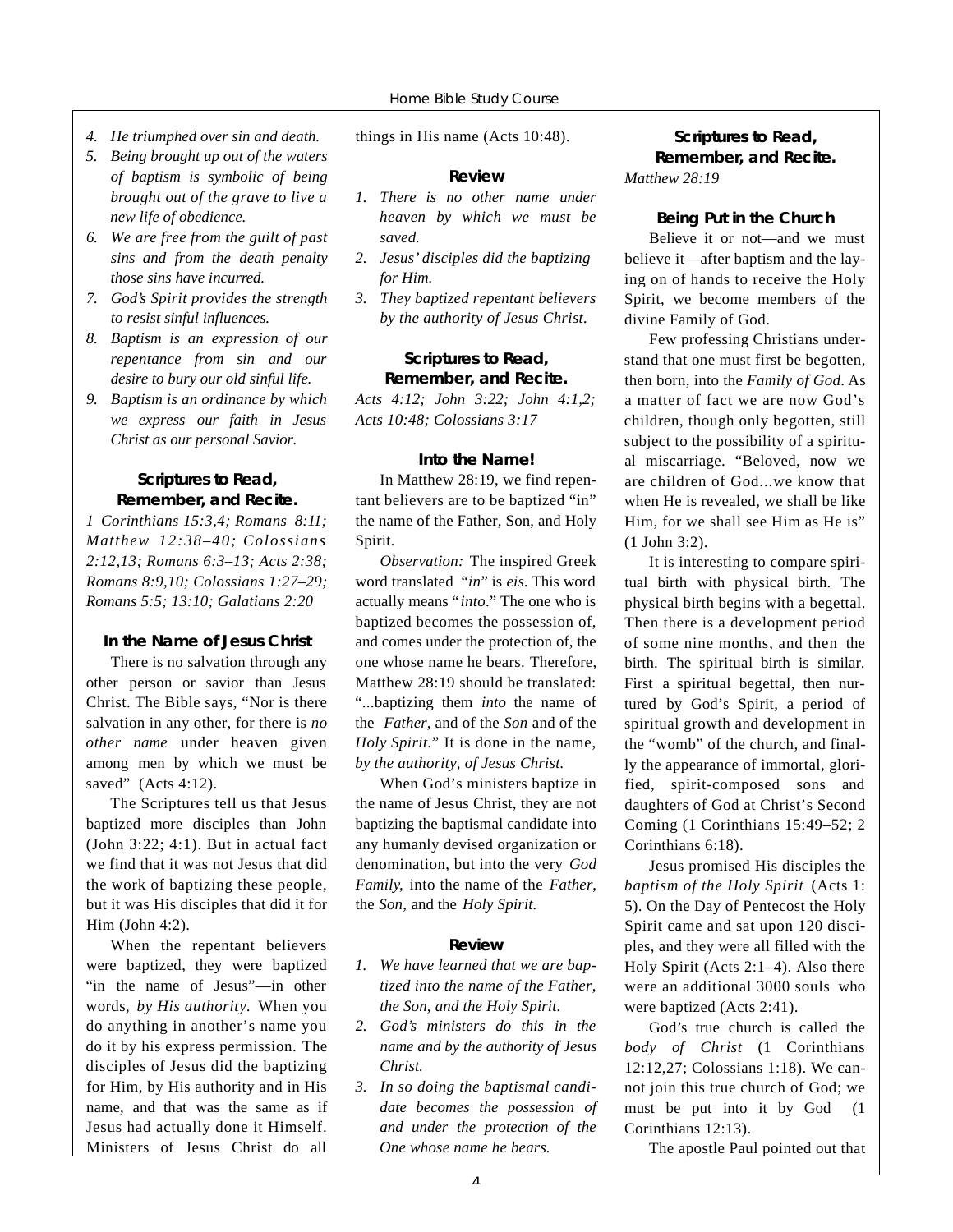we must have the Spirit of Christ dwelling in us, or we do not belong to Him (Romans 8:9). We only become Christ's when the Holy Spirit comes *into us!*

All the members are held together by the same common bond, and that bond is God's Holy Spirit.

So it is possible for someone to associate with the members of the body of Christ and still not be a part of the body. Only God knows who has truly repented. Only God knows who He has given His Spirit to.

It is the receiving of the *Holy Spirit of God that immerses us, puts us into, the church of God*.

#### **R e v i e w**

- *1. After baptism and the laying on of hands to receive the Holy Spirit, we become members of God's divine family.*
- *2. When Jesus Christ appears, we shall be like Him.*
- *3. We shall be God's sons and daughters—a part of the God family.*
- *4. One hundred and twenty disciples were filled with the Holy Spirit on the Day of Pentecost.*
- 5. Three thousand souls were bap*tized also on the Day of Pentecost.*
- *6. G o d 's true church is called the body of Christ.*
- *7. Only God can put us into His*  $church.$
- *8. It is the receiving of the Holy Spirit that puts us into the church of God.*

#### **Scriptures to Read, Remember, and Recite.**

*1 John 3:2; 1 Corinthians 15:49–52; 2 Corinthians 6:18; Acts 1:5; 2:1–4,41; 1 Corinthians 12:12,27; Colossians 1:18; 1 Corinthians 12:13; Romans 8:9.* ❏

#### *A Little Extra Reading…*

**Noah's Escape by Water**

In the Old Testament we find an interesting type, or foreshadow, of New n the Old Testament we find an inter-Testament water baptism through the story of Noah and the Ark. God many times in the Bible uses symbolic examples to teach His people profound truths.

As men began to multiply upon the face of the earth, they turned to great wickedness. The Lord God saw how great the wickedness had become, and that evil thoughts and imaginations filled the heart (mind) of everyone (Genesis 6:5).

All this wickedness and evil made God sorry that He had made humankind, and "He was grieved in His heart" (Genesis 6:6). God has far greater feelings and emotions than mankind.

Because of man's wickedness, God determined to blot out mankind and animals as well. God was very grieved. In Numbers 23:19 we are advised that God is not a man that He should repent. God's attitude toward sin never changes. It is always the same. So His attitude toward genuine repentance, faith, and worship—that which is in spirit and in truth (John 4:23)—is always the same (Genesis 6:7). The means by which God determined to destroy man and beast was by a great flood of water (Genesis 6:17).

The wicked world of Noah's time was going to receive the wages their sins earned. "For the wages of sin is death" (Roman 6:23). However, Noah found grace in God's eyes, because he constantly and consistently responded to God in obedience, and repented when he missed the mark. Noah was identified as being just, righteous, and perfect, meaning He was mature in his behavior toward God, walking with Him in integrity (Genesis 6:8,9; 2 Peter 2:5).

God wanted Noah saved because Noah truly walked with Him. God gave him instructions for the construction of an enormous ship in which he and his family were to escape the great flood, which was the punishment the rest of the world would receive for disobedience (Genesis 6:14-16). Noah responded in his belief and faith by going to work immediately, performing all that God had commanded him to do (Genesis 6:22; Hebrews 11:7).

By comparing Genesis 5:32 with Genesis 7:11, we can see that Noah labored for over one hundred years to complete the Ark. Can you imagine all the ridicule Noah must have received during that time? Think about the arguments he might have had with the local weather man. The biblical text seems to imply that no one had ever seen rain, so why should it rain? If indeed no one had ever seen a flood of water, why should it flood? The newscasters of the day probably referred to him as "that crazy old man," and his family as being nothing more than uneducated, brow-beaten followers. But Noah continued trusting in God, and believing in God, in spite of never having seen it rain or flood. Noah had "SAVING FAITH."

Noah was faithful to God and believed what God said. He responded obediently and built the Ark God had instructed him to build. He was therefore saved from the deluge of water which was the grave for the sinning world, which they had earned by their wickedness. Noah's escape typifies our salvation from sin's penalty by the waters of New Testament baptism (1 Peter 3:20,21).

It is clear that in both cases, the saving of Noah and his family in the Old Testament times and the saving of people now in New Testament times, obedience and faith in God are required. He tests that obedience and faith with water. For Noah, the building of an Ark to survive the water; in our case, baptism being submerged in water, and coming up out of a watery grave to walk in newness of life (Romans 6:4).

In the New Testament times we live in, God commands man to be baptized in water. If we have faith in God and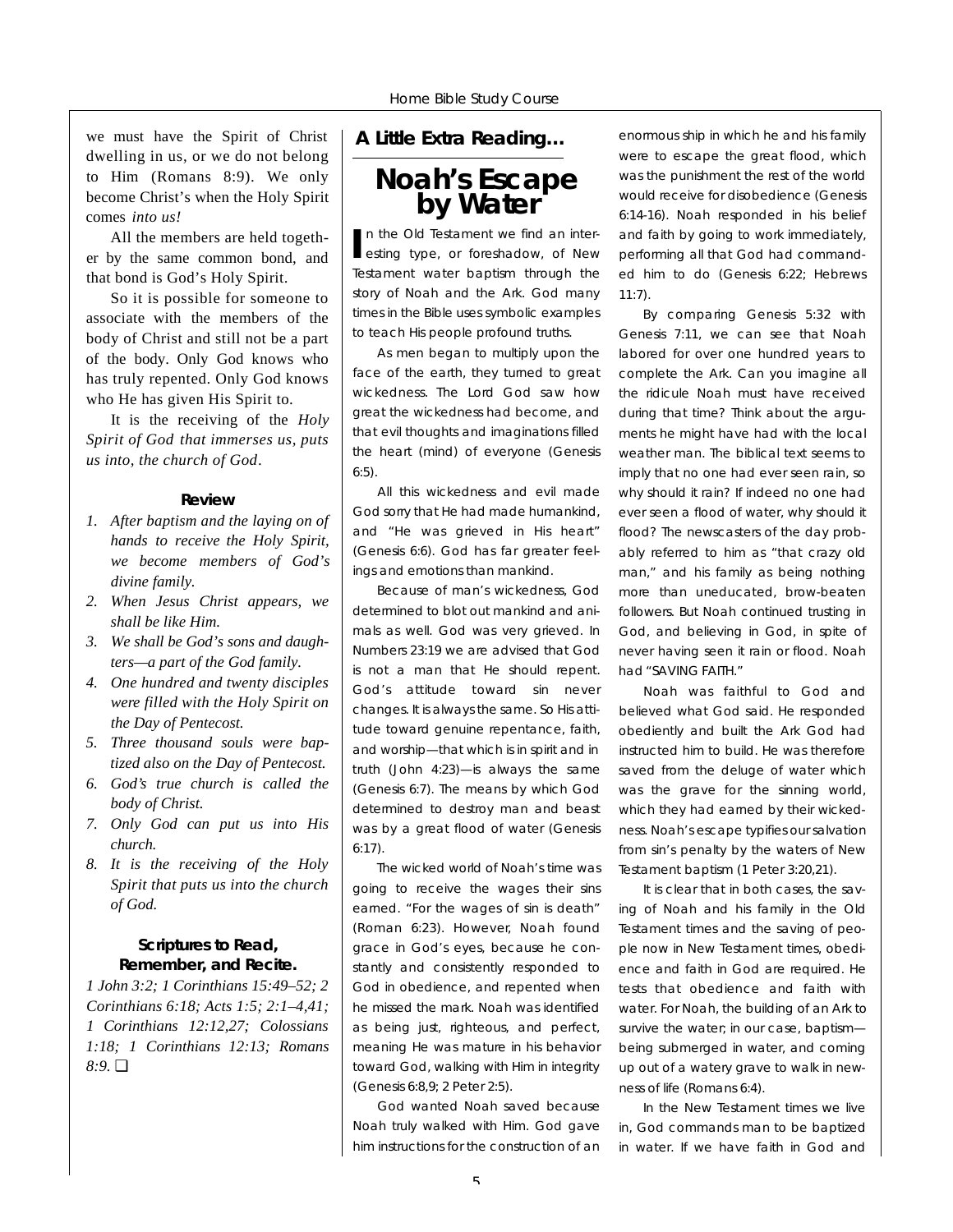obey Him and submit to baptism, we can be saved, receiving the Holy Spirit, the same Spirit that saved Christ. Noah was saved from a physical death in his time. We can be saved for ALL ETERNITY, being raised up in the first resurrection, and meeting Jesus Christ in the air (1 Corinthians 15:52).

## **Israel's Baptism**

The crossing of the Red Sea was for<br>Israel a type of baptism. This bapthe crossing of the Red Sea was for tism they experienced is another Old Testament analogy which points to New Testament baptism. The Israelites were slaves to Pharaoh in Egypt. They were captured and snared by Pharaoh during their time, just as sinners can be snared and taken captive by Satan the devil during this time if they fail to repent and show obedience to God (2 Timothy 2:25,26). They were powerless under Pharaoh's task masters just as a sinner is under the power of Satan.

God commanded Israel to come out of Egypt (sin) and Israel obeyed. Under the guidance of Moses they began their exodus out of Egypt, after first applying the blood of a literal lamb to their door posts. In like manner, we must willingly begin our exodus out of sin as soon as we accept the blood of Christ who is our Passover Lamb today (1 Corinthians 5:7). Their "forsaking" of Egypt (sin) is a TYPE of our repentance from sin.

In the beginning of their exodus the Israelites were elated to be leaving Egypt (sin) behind them. They left with a "high hand," meaning they were full of joy, expecting all their troubles to be over with since they were delivered from the bondage of sin (Pharaoh and Egypt). Unknown to them was Pharaoh's change of heart from hard to harder, and his determination to bring them back into captivity (Exodus 14:8,9). SIN, in the guise of Pharaoh and his army, was after them.

The attitude of many today is that God has done everything for Christians and they have nothing to do. They even believe God did away with His law and that they are free to live as they please. They do not realize that they are in the same position as Israel of old, with sin ever chasing after them. Because they have accepted Christ and His blood for the remission of their sins they think they are now free from sin just as the Israelites assumed they were free from slavery and bondage in Egypt (1 John 2:4; 3:4; 5:3; Ephesians 2:10).

God called and chose Moses, giving him the responsibility of leading Israel out of Egyptian bondage (Exodus 3:10; Acts 7:35). It is interesting to note that Moses is referred to as a type of Christ. Also, the word "Prophet" refers to Christ (Acts 7:37). Luke, writing here in the Book of Acts, is explaining to us Moses' prophecy of the coming Messiah, Jesus Christ. Moses said, "Him you shall hear" (Acts 3: 20-22).

So we see very clearly that the analogy of Moses being sent to deliver the Israelites from "physical bondage" was a TYPE pointing to Christ, whom God sent to deliver repentant believers from spiritual "bondage."

In spite of the miracle of plagues God sent to free the children of Israel from slavery they still continued to show little faith in God (Exodus 14:12). Moses, who was a type of Jesus Christ, told them not to have any fear, and to stand still and see the salvation of the Lord (Exodus 14:13,14). God tells Moses to stop crying unto Him and to tell the people to "go forward" (Exodus 14:15). In like manner today, God is telling repentant believers, in order to receive salvation, to GO FORWARD IN OBEDI-ENCE to Him, trusting Him and His Power, the Holy Spirit, to deliver them. In Exodus 14:19,20 the Angel of the Lord in a cloud went before the Israelites, leading the way. Now it went behind them to separate them from their enemies and to protect them.

Once our past sins are forgiven, we then need help to remain free from sin in the future. We receive that help when God gives us His Holy Spirit. The

Holy Spirit will convict our minds, helping us to resist giving in to sin. It will not do the work for us. We must do the work, for it is by resistance to sin and the lust of the flesh in this world that we build godly character. Resisting sin and the lust of the flesh is not working for salvation. We cannot earn eternal life; it is a gift of God. But we cannot receive the gift of eternal life while at the same time earning the wages of sin which is death (Romans 6:23).

When Moses by the power of God divided the Red Sea to allow the children of Israel to walk across on dry ground, they had apparently overcome their fear and they went forward in faith, trusting God to keep the walls of water on each side of them from plunging down upon them (Exodus 14:21,22; Psalm 78:53; Hebrews 11:29).

Pharaoh and his army, representative of "sin," continued to pursue them. Once the children of Israel were safely across the Red Sea, Moses, at the command of God, stretched forth his hand over the sea and the walls of water plunged down upon the Egyptians, destroying them all. Pharaoh and his army, representing sin, were buried in a watery grave.

This historic event typifies the symbolism of Christian baptism. "Knowing this, that our old man [our carnal nature] was crucified [slain, and buried by baptism] with Him [Christ], that the body of sin might be done away with, that we should no longer be slaves of sin" (Romans 6:6).

This Old Testament analogy is clearly seen in New Testament baptism. Also Israel's deliverance from Egypt (sin) and the destruction of Pharaoh and his army in the waters of the Red Sea are plainly a type of Christian baptism today. "Moreover, brethren, I do not want you to be unaware that all our fathers were under the cloud, all passed through the sea. All were baptized into Moses in the cloud and in the sea" (1 Corinthians 10:1,2). ❏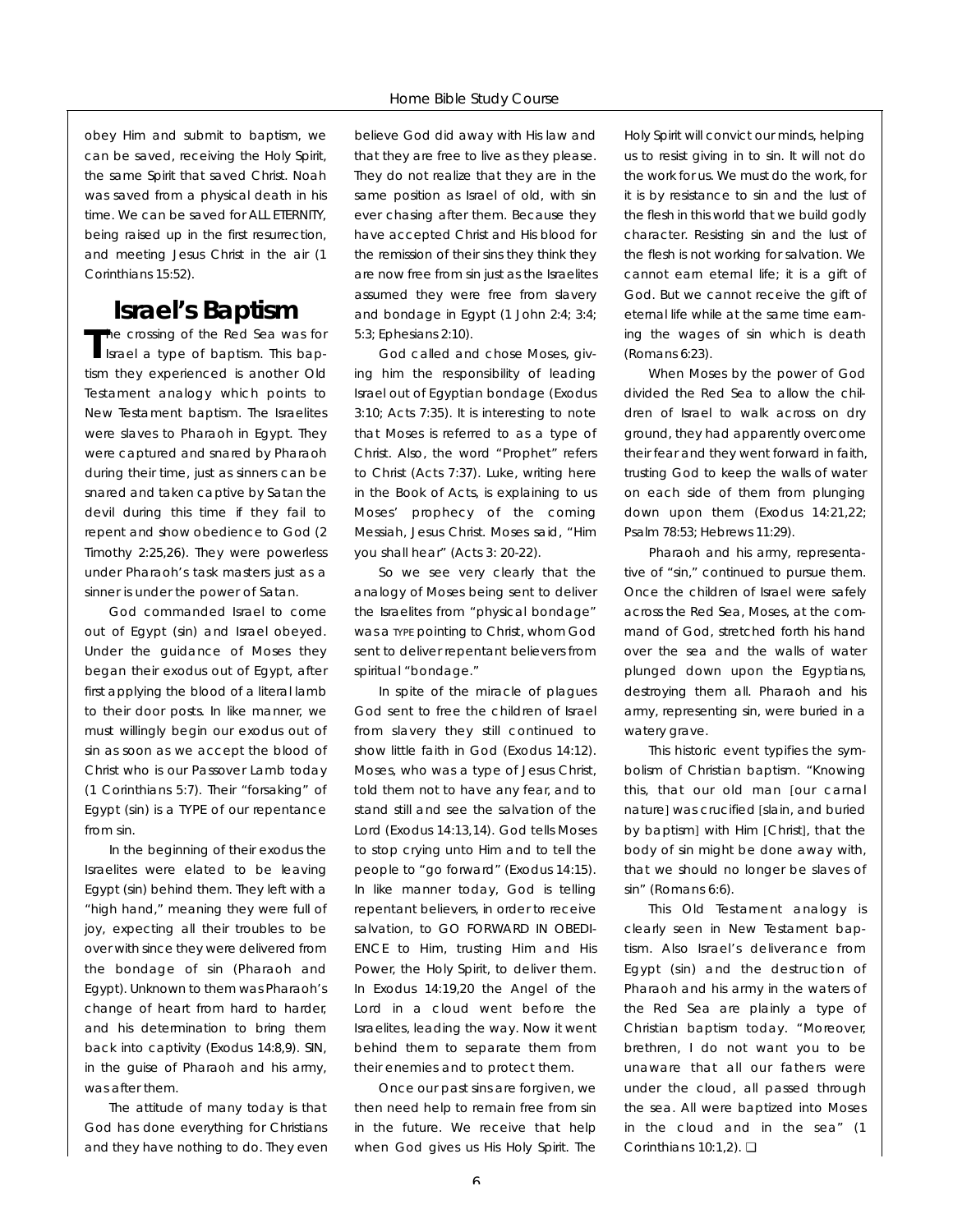#### **The Church of God International**

# **Understanding 3 Baptism**

# **Test Yourself**

**Write your answers to the questions on a separate sheet of paper. Check** *your* **answers with the answers found at the end of the test. Detach the return coupon at the bottom of the page and mail back to us. We will send the next lesson in the series to you.**

# $H$  **Study Study Cour BIB s e L E**

# *True or False Questions*

- 1. Those who heard Peter's sermon were pricked in their heart.
- 2. The people said, "Men and brethren, what shall we do?"
- 3. This event took place on the morning of the Passover.
- 4. Peter answered them and said, "Just believe and you will be saved."
- 5. John was baptizing at the Aenon river because he needed much water.
- 6. Jesus had to be baptized because He was a sinner also.
- 7. Jesus came up out of the water.
- 8. John always sprinkled or poured when he baptized others.
- 9. The church that Jesus established baptized by total immersion.
- 10. Jesus said He would be in the heart of the earth for three days and three nights.
- 11. We can't expect to be raised up as Jesus was raised up. That would be impossible.
- 12. We do not have to give up our old sinful life because Jesus loves us now.
- 13. Baptism is symbolic of one's death, burial, and resurrection.
- 14. We don't have to walk in newness of life because we are alive now.
- 15. Even after baptism, Jesus will not *Continued on next page*

*Cut along dotted line Cut along dotted line*

| The Church of God International |  |
|---------------------------------|--|
|                                 |  |

| <b>TOME BIBLIT</b><br><b>L</b> $\blacksquare$ Study Course $\blacksquare$ |  |
|---------------------------------------------------------------------------|--|
|---------------------------------------------------------------------------|--|

| $\blacksquare$ | Yes!                              |
|----------------|-----------------------------------|
|                | <b>Send me</b><br><b>Lesson 4</b> |

|     | Code-CO4 |  |
|-----|----------|--|
| ィィヘ |          |  |

*Send to:* **The Church of God International P.O. Box 2525 Tyler, TX 75710**

*Thanks for letting us serve you!*

|                            | City: | State: $\frac{1}{\sqrt{1-\frac{1}{2}} \cdot \frac{1}{2}}$                                                                                                                                                                      |  |
|----------------------------|-------|--------------------------------------------------------------------------------------------------------------------------------------------------------------------------------------------------------------------------------|--|
| $\overline{\mathrm{Zip:}}$ |       | Phone: 2008 and 2008 and 2008 and 2008 and 2008 and 2008 and 2008 and 2008 and 2008 and 2008 and 2008 and 2008 and 2008 and 2008 and 2008 and 2008 and 2008 and 2008 and 2008 and 2008 and 2008 and 2008 and 2008 and 2008 and |  |